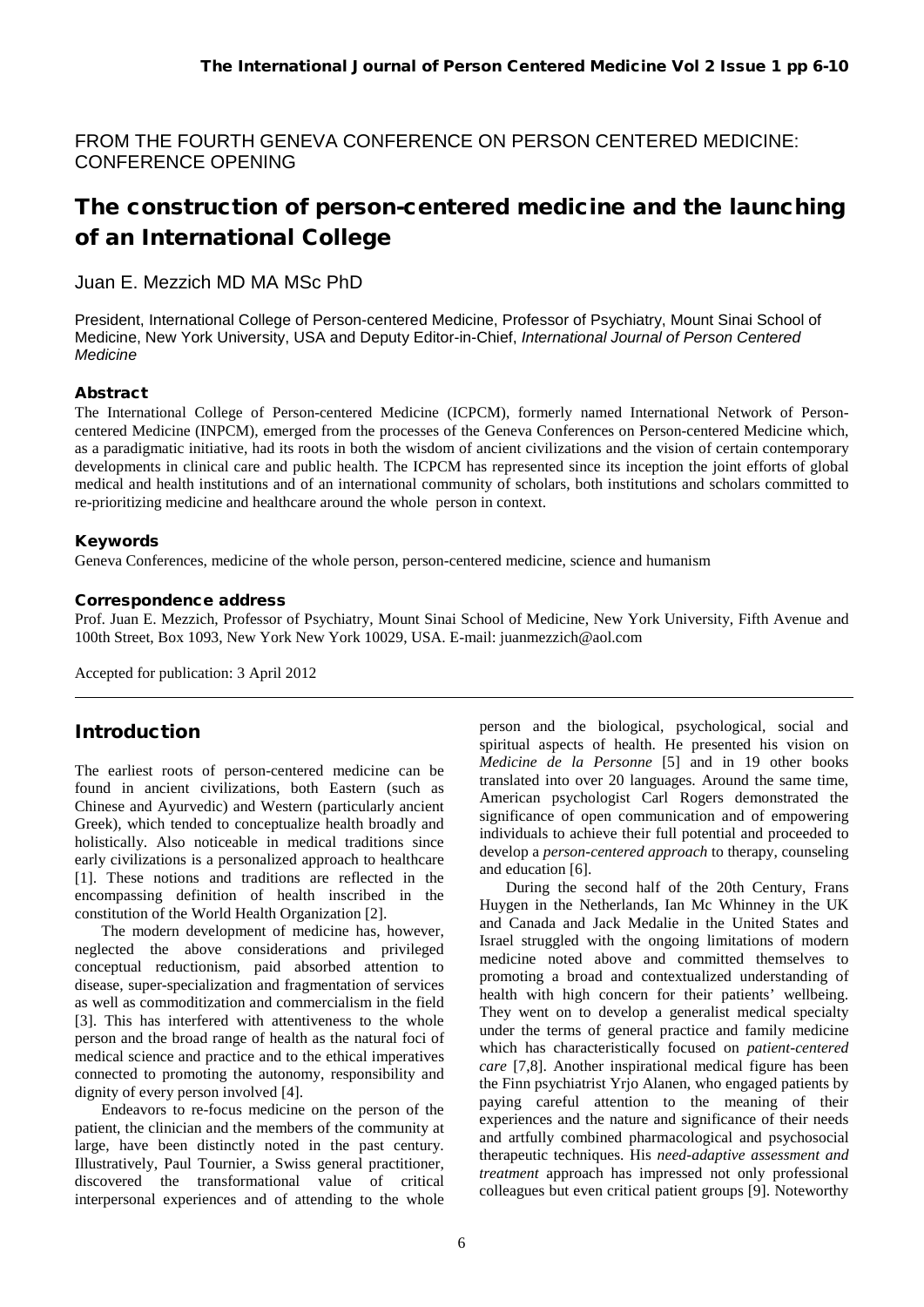too are the emerging responses from a number of global medical and health organizations. The World Health Organization, which incorporated in its Constitution the above mentioned comprehensive definition of health, has recently introduced the term dynamic, meaning interactive, to characterize the relationship among dimensions of wellbeing and has started discussions on the possibility of adding a spirituality dimension. Furthermore, WHO is now placing people/person at the center of healthcare and public health, as reflected on the resolutions of the World Health Organization's 2009 World Health Assembly [10].

Linked to person-centered care perspectives is an ethical frame of reference that seeks to assure equal opportunities for all, particularly in terms of access to care, with an emphasis on the rights of individuals in need of healthcare (www.wma.net/policy). The triad of caring, ethics and science are reaffirmed as the enduring traditions of the medical profession [11]. The physician's obligation to respect human life, rather than to extend it blindly, has been cogently argued [12]. This has been incorporated by the World Medical Association (WMA) into the Declaration of Helsinki for Medical Research and the International Code of Medical Ethics (www.wma.net/press releases). Moreover, the renaissance of family medicine after the Second World War was informed by holistic perspectives which grounded the role of the general practitioner/family physician in an integrated approach to the care of patients and their families in the context of a specific local community [8]. The World Organization of Family Doctors (Wonca) has recorded its commitment to persons and community in its basic concepts and values – continuity of care and care for all health problems in all patients within a societal context (*www.woncaeurope.org*).

The tension between the disease and the person experiencing the disease is particularly tangible in mental healthcare. In fact, as documented by Garrabe & Hoff (2011) [13], the beginnings of the World Psychiatric Association (WPA) in 1950 already revealed interest in the concept of the person as central to the field. That interest evolved to the point that in 2005 the WPA General Assembly established an Institutional Program on Psychiatry for the Person. This program sought to articulate science and humanism to promote a psychiatry *of* the person, *for* the person, *by* the person and *with* the person [14]. Among its signal conferences were those organized in London (October 2007) in collaboration with the UK Department of Health and in Paris (February, 2008) in cooperation with the WPA French Member Societies. In addition to a number of journal papers, monographic sets have been prepared on the Conceptual Bases of Psychiatry for the Person [15] and on Psychiatric Diagnosis: Challenges and Prospects [16].

## Geneva Conferences on Personcentered Medicine

The Geneva Conferences on Person-centered Medicine took place at the Geneva University Hospitals on May 29- 30, 2008 and May 28-29, 2009, additionally at the Executive Board Room of the World Health Organization on May 3-5, 2010 and May 2-4, 2011, as landmarks in a process of building an initiative on medicine for the person through the collaboration of major global medical and health organizations and a growing group of committed individuals. In general terms, the institutions formally involved in the Geneva Conferences included the International Network for Person-centered Medicine (INPCM), the World Medical Association (WMA), the World Organization of Family Doctors (Wonca) and the World Health Organization (WHO), in collaboration with the International Alliance of Patients' Organizations (IAPO), the International Council of Nurses (ICN), the International Federation of Social Workers (IFSW), the International Pharmaceutical Federation (FIP), the Council for International Organizations of Medical Sciences (CIOMS), the International College of Surgeons (ICS), the World Federation for Mental Health (WFMH), the World Federation of Neurology (WFN), the International Federation of Gynecology and Obstetrics (FIGO), the Medical Women's International Association (MWIA), the World Association for Sexual Health (WAS), the World Association for Dynamic Psychiatry (WADP), the World Federation for Medical Education (WFME), the International Association of Medical Colleges (IAOMC), the International Federation of Medical Students' Associations (IFMSA), the International Federation of<br>Ageing (IFA), the European Association for Ageing (IFA), the European Association for Communication in Health Care (EACH), the European Federation of Associations of Families of People with Mental Illness (EUFAMI), the Ambrosiana Institution, Buckingham University Medical School and the Paul Tournier Association under the auspices of the Geneva University Medical School and Hospitals*.* 

The First Geneva Conference on Person-centered Medicine in May 2008 was aimed at exploring the conceptual bases of person-centered medicine, discussing the experience gained through a Person-centered Psychiatry Program and engaging interactively major international medical and health organizations [17]. It included sessions on international organization perspectives on person-centered medicine, related special initiatives, conceptual bases of person-centered medicine, personal identity, experience and meaning in health, a review of Paul Tournier's vision and contributions, personcentered health domains, clinical care organization, person-centered care in critical areas and person-centered public health.

The Second Geneva Conference, having *From Concepts to Practice* as the overall theme, was aimed at probing further key concepts of person-centered medicine and reviewing a number of practical procedures for the implementation of this approach through a collaborative effort with an enlarged number of international health organizations [18]. Through nine sessions, it covered institutional perspectives and activities on person-centered medicine, other relevant initiatives, concepts and meanings of person-centered medicine, procedures for diagnosis, treatment and health promotion in medicine for the person, person-centered medicine for children and older people, as well as training, research, health systems and policies on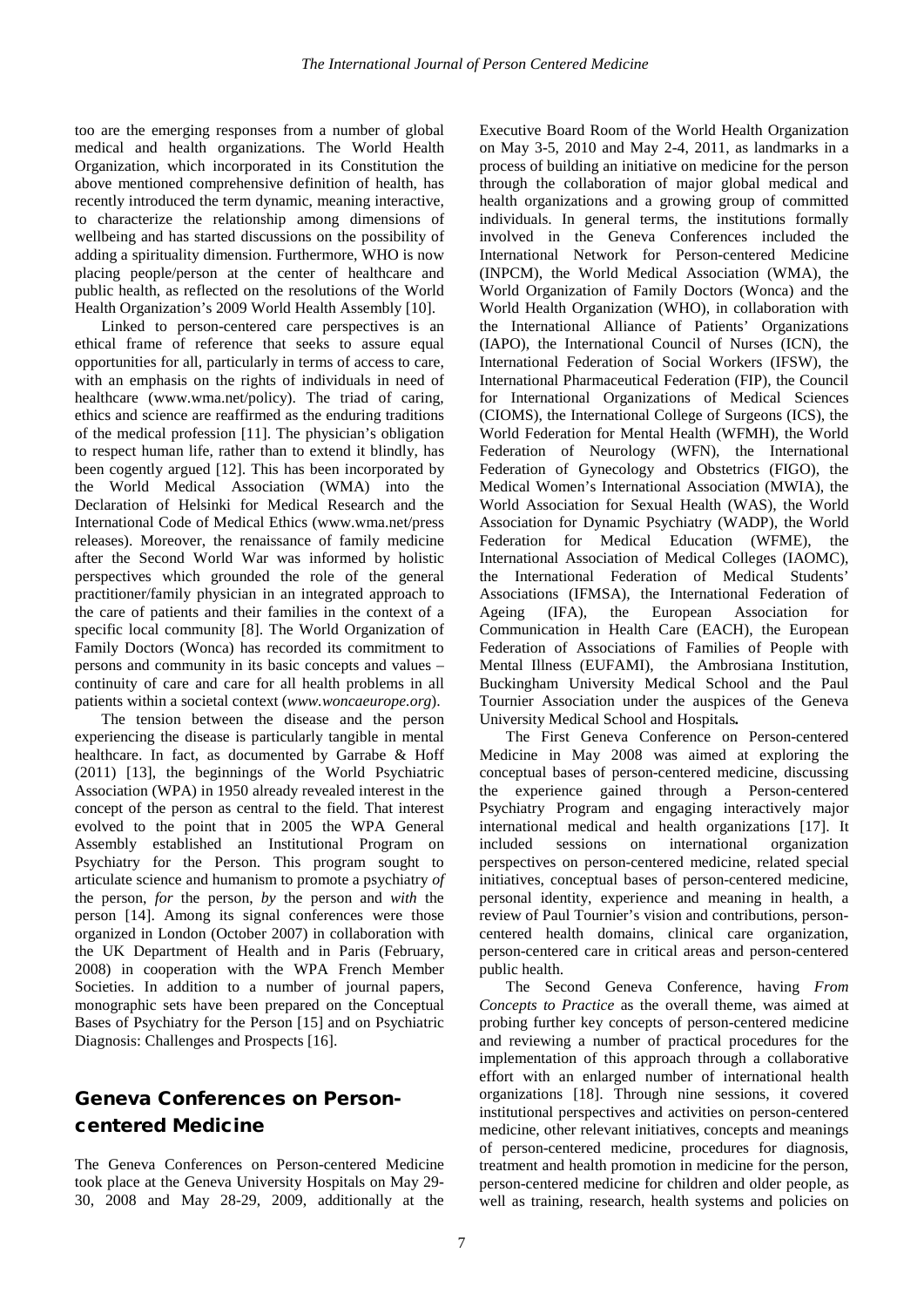person-centered medicine. Proposals for future conferences included building bridges across the various specialties in medicine, the participation of different patient groups and the inclusion of representatives of additional health disciplines. Emphasis was given to consolidating the ideas from the first two conferences and to use that for further work to enhance person-centered medicine [19].

## The International Network for Person-centered Medicine

The Second Geneva Conference discussed ensuing steps such as the development of an International Network for Person-centered Medicine (INPCM) to stimulate and to organize among others the following initiatives and activities: a) Publication of a monograph containing the papers presented at the Second Geneva Conference; b) Collaboration with WHO on Person-centered Medicine topics related to the 2009 World Health Assembly Resolutions; c) Organization of scientific events relevant to person-centered medicine, such as a New York Conference on Well-Being and Person in Medicine and Health; d) Organization of the Third Geneva Conference on Person Centered-Medicine in early May 2010, prospectively focused on a team approach across specialties and disciplines; e) Establishment of a clearinghouse of Personcentered Medicine documents and f) Upgrading an internet platform to support our archival, informational, communicational and programmatic needs. The International Network for Person-centered Medicine (INPCM) that emerged from the Geneva Conferences process is a non-for-profit educational, research and advocacy organization registered in New York and aimed at developing opportunities for a fundamental reexamination of medicine and healthcare in order to refocus the field on genuinely person-centered care [20].

Person-centered medicine is dedicated to the promotion of health as a state of physical, mental, social and spiritual wellbeing as well as to the reduction of disease and founded on mutual respect for the dignity and responsibility of each individual person. To this effect, the INPCM seeks to articulate science and humanism in a balanced manner, engaging them at the service of the person. The purposes of the INPCM may be further summarized as promoting a medicine *of* the person (of the totality of the person's health, including its ill and positive aspects), *for* the person (promoting the fulfillment of the person's life project), *by* the person (with clinicians extending themselves as full human beings with high ethical aspirations) and *with* the person (working respectfully, in collaboration and in an empowering manner).

The New York Conference on Well Being and the Person took place on November 6-9, 2009 organized by the Anthropedia Foundation and the International Network for Person-centered Medicine in collaboration with the World Psychiatric Association Section on Classification and Diagnostic Assessment and the Washington University Center for the Science of Well-Being. The Conference

encompassed a Symposium on Well-Being and the Person in Health and Society and a Work Meeting on Person, Psychiatry and Medicine Its objectives involved an examination of the meaning and dimensions of wellbeing and health, the importance of wellbeing as a focus of clinical activities, the bases of wellbeing in physical, emotional and social life, a person-centered approach to psychiatry and medicine and the design of tools and procedures for person-centered care.

One of the prominent activities of the INPCM has been the design of Person-centered Integrative Diagnosis (PID) as a component and contributor to person-centered psychiatry and medicine more broadly. Its broader and deeper notion of diagnosis goes beyond the more restricted concepts of nosological and differential diagnoses and seeks to understand what is going on in the body, mind and context of the person presenting for evaluation and care [21]. The proposed Person-centered Integrative Diagnostic model is defined by three keys: a) broad informational domains, covering both ill health and positive health along three levels: health status, experience of health and contributors to health; b) pluralistic descriptive procedures (categories, dimensions and narratives) and c) evaluative partnerships among clinicians, patients and families. An unfolding research program is focused on the construction of a practical guide and its evaluation, to be followed by efforts to facilitate clinical implementation and training [22].

The Third Geneva Conference on Person-centered Medicine, organized in May 2010 by the established INPCM, examined under the overall theme of *Collaboration across Disciplines, Specialties and Programs* the guiding value of person- and peoplecenteredness, ethical aspirations, basic communication skills, fundamental clinical care activities, the challenge of surgical and intensive care procedures, the vicissitudes of the life cycle and the implications of cultural diversity. The Director of the WHO Department for Health System Governance and Service Delivery formulated comments recognizing the importance of the presented reports for person- and people-centered care and pointed out the need for advances in systematic conceptualization and measurement. The WHO Assistant Director General for Health Systems and Services highlighted the importance of the event in contributing to the objectives of the 2009 World Health Assembly resolutions on the renewal of primary health care and the promotion of people-centered care. Among the next steps proposed at the Third Geneva Conference were the broadening of the engagement of health organizations, academic institutions and experts across the world, further developmental construction of the International Network for Person-centered Medicine, its institutional identity, governance and operational structure, upgrading of the INPCM Website, informational base and clearinghouse functions, continuing publications in major journals and development of an international journal in the emerging field, research projects on diagnosis, clinical care and public health, increasing collaboration with WHO and planning for a Fourth Geneva Conference on Personcentered Medicine in early May 2011.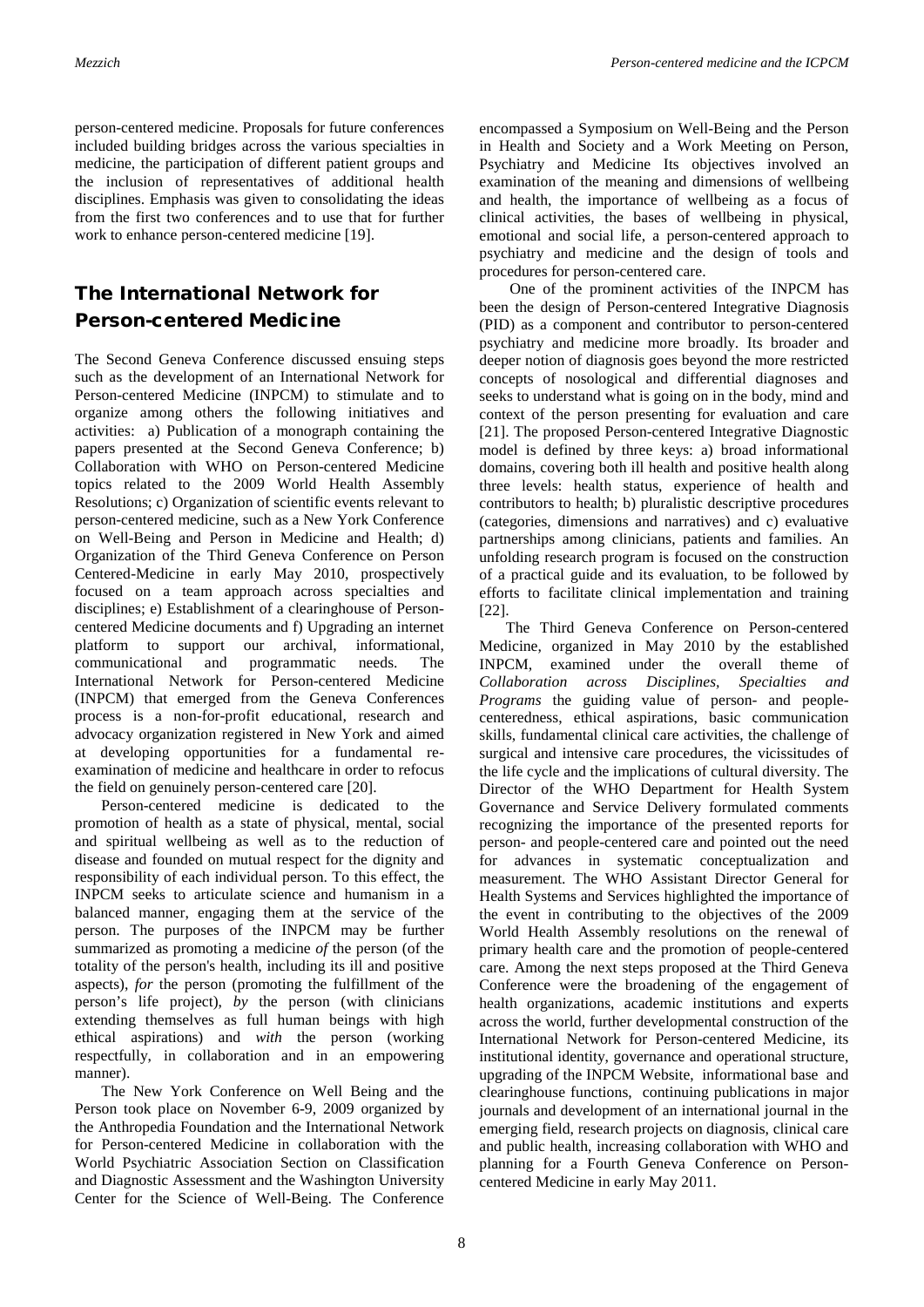Late in 2010 the International Network for Person Centered Medicine (INPCM) with the University of Buckingham Press took steps to launch the *International Journal of Person Centered Medicine* as a joint institutional effort and as the official journal of the INPCM [23]. This occurred when person-centered clinical medicine and people-centered public health are emerging as key priorities within international healthcare. With the growing momentum for this paradigmatic approach, the *Journal* is receiving high levels of submissions from across the world and beginning to achieve major international impact. Papers presented at the Third Geneva Conference were published as formal academic works in the inaugural issue of the *Journal* in the first quarter of 2011. By the end of 2011, the *Journal* had completed its first full volume and is currently being considered for indexation.

## Launching the International College of Person-Centered Medicine

In Geneva on April 30 - May 4, 2011, the Fourth Geneva Conference on Person-centered Medicine was held. Its overall theme, *Articulating Person-centered Clinical Medicine and People-centered Public Health,* was stimulated by the 2009 WHO World Health Assembly Resolutions. The Conference examined how the values and clinical care practices of person-centeredness could be organized in diverse settings, from the bedside to the community. The Conference was not only a new landmark in the event series initiated in 2008, but it was of specific importance because it reported on a research study commissioned by WHO for addressing the systematic conceptualization and measurement of person- and peoplecentered care, witnessed the launching of the *International Journal of Person Centered Medicine* [23] and held for the first time a General Assembly which established the International College of Person-Centered Medicine as successor of the International Network. The General Assembly was attended by forty-five colleagues among representatives of major international organizations and individual scholars. Brief presentations were made on the Geneva Conferences process and the emergence and advancement of the INPCM, as well as on the development and launching of the *International Journal of Person Centered Medicine*. The main agenda item was the presentation and discussion of an Institutional Plan that reviewed the organization's identity, mission, activities, structure, governance and support and which then formally established the International College of Person-Centered Medicine as institutional successor of the INPCM. The General Assembly approved this Institutional Plan by acclamation and asked the Board to take steps to implement it and report to the 2012 General Assembly.

The expected ICPCM activities include the following: a) Organization of conferences and other scientific meetings promoting person-centered care in medicine at large and in its various specialties and related health fields; b) Preparation of person-centered clinical practice guidelines relevant to diagnosis, treatment, prevention, rehabilitation and health promotion; c) Preparation of educational programs, including curricula aimed at the training of health professionals on person-centered care; d) The conducting of studies and research projects to explore and validate person-centered care concepts and procedures; e) Preparation of publications to disseminate and advance the principles and practice of person-centered medicine; f) Development of advocacy fora and activities to extend and strengthen person-centered medicine with the participation of clinicians, patients and families, as well as members of the community at large and g) Establishment of an internet platform to support archival, informational, communicational and programmatic efforts on personcentered medicine.

The constitutional membership of the ICPCM includes medical and health organizations and individuals participating actively in relevant programmatic activities such as person-centered medicine conferences and publications. The ICPCM is fundamentally constituted for the advancement of person-centered medicine. Therefore, equally important in the ICPCM General Assembly are its set of member organizations and its community of committed individual members.

The highest governing body of the ICPCM is the General Assembly, the functions of which are: a) Determining the policies of the ICPCM; b) Receiving the report of the ICPCM Board concerning the work of the ICPCM; c) Electing on scheduled occasions the leaders of the ICPCM; d) Deciding on changes of the institutional normative instruments. The ICPCM is governed in between General Assemblies by a Board that includes a president and is composed of other persons with a strong track record of work on person-centered medicine and commitment to the promotion of the fundamental purposes of the organization. An expansion of Board membership is anticipated to be established through elections in 2013.

Support for the ICPCM and its activities is expected to come, as has been since the initial steps of the INPCM, from academic institutions, professional societies, governmental organizations, foundations, conference registration fees and publications. Support from industry sources may be accepted in the form of unrestricted educational grants, details of which will be made available in the public domain. Organizational and individual members do not presently pay membership dues.

Further information on the ICPCM and its official journal can be obtained by visiting:

www.personcenteredmedicine.org and www.ijpcm.org.

### Colophon

Early efforts carried out through the annual Geneva Conferences are finding institutional fruition in the International College of Person-centered Medicine. Sources of encouragement are the wide array of collaborating professional and academic organizations, the scholarly dedication of committed individuals and the conviction that the greatest asset of any community is its capacity to organize itself for the wider public good.